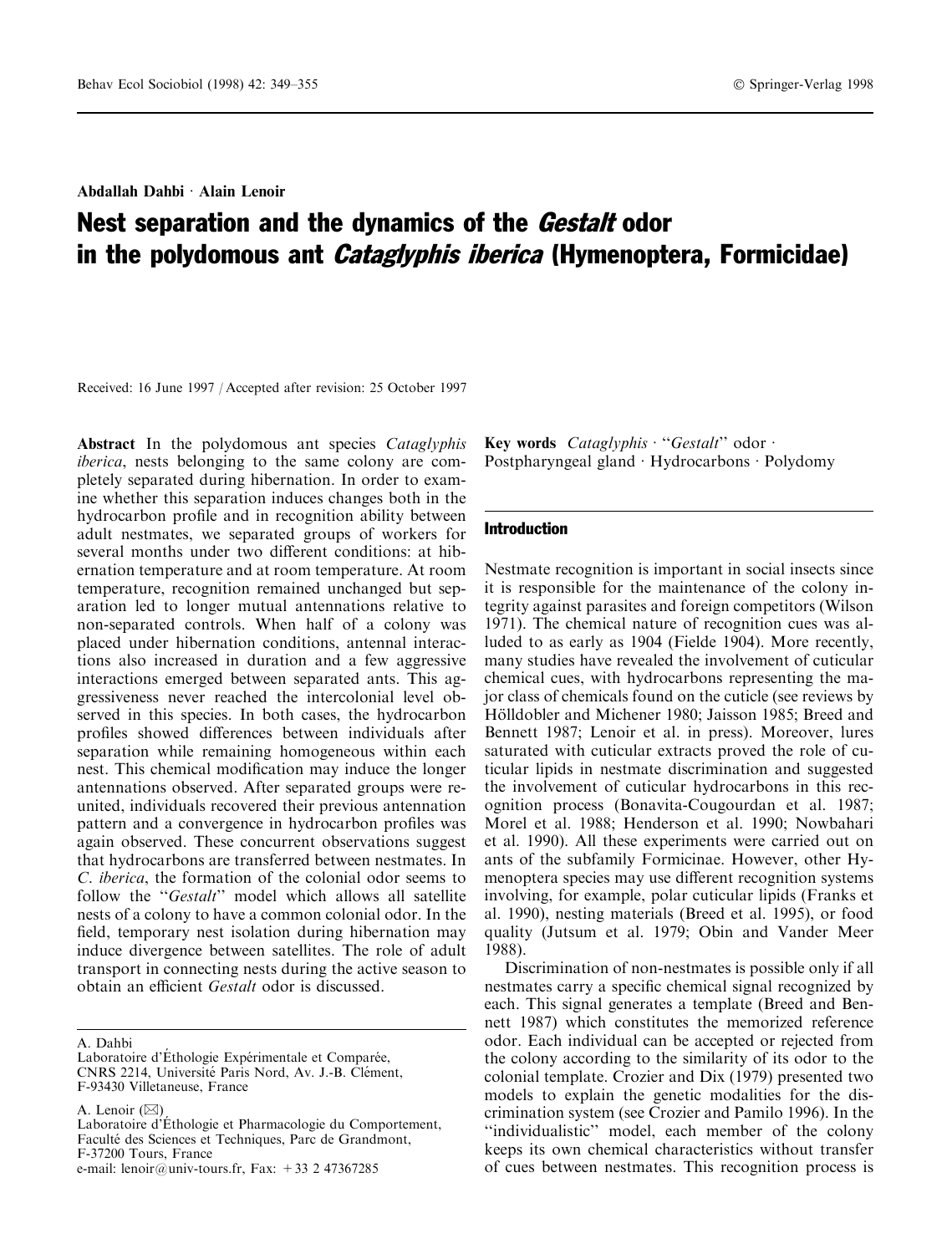reported mainly in primitive societies containing only a few individuals such as the primitively social bee Lasioglossum zephyrum (Greenberg 1979; Buckle and Greenberg 1981), but has also been suggested in socially advanced insects (e.g., Pseudomyrmex ferruginae, Mintzer 1982; Mintzer and Vinson 1985). In the Gestalt model, always invoked to explain the formation of a collective colonial odor, interactions between nestmates (e.g., trophallaxis and allogrooming) permit the mixing of individual odors and therefore lead to the formation of the specific colonial odor. The uniformity of this odor is all the more necessary for species with densely populated colonies. In such a system, each member of a colony therefore displays an odor which is representative of the entire colony. Several behavioral studies using recognition tests support this model (Morel and Blum 1988; Crosland 1989a; Provost 1989; Tsuji 1990; Stuart 1988a, 1992). Recent chemical studies have shown that the lipids in the postpharyngeal gland secretion are similar to those found on the cuticle (Bagneres and Morgan 1991; Do Nascimento et al. 1993; Soroker et al. 1995a). In Cataglyphis niger, the hydrocarbons stored in this gland are continuously exchanged between nestmates through trophallaxis and allogrooming (Soroker et al. 1994, 1995b) making this gland a Gestalt organ in ants (Lenoir et al. in press).

The Gestalt model implies a continuous exchange of cues between nestmates. Some studies have shown that the separation of nestmates for a relatively long period disturbs their recognition ability and generates the rejection of individuals previously separated (Kukuk et al. 1977; Jutsum et al. 1979; Crosland 1989b; Provost 1989). This suggests that nestmates must have regular contact to effectively maintain their nestmate tolerance ability. However, regular contact between nestmates throughout the colony is hampered in colonies with satellite nests (called polydomic, see Rosengren and Pamilo 1983). In this type of colonial organization, special behavioral mechanisms allowing contact between individuals of different nests induce the mixing of odors. These behavioral mechanisms consist of the adult transport (e.g., Rosengren 1971; Schmid-Hempel and Schmid-Hempel 1984; Cerdá et al. 1994) or the use of chemical trails connecting the nests (e.g., MacKay and MacKay 1983; O'Neill 1988).

C. iberica is a monogynous and polydomous species. Each colony includes several satellite nests centering around a queenright nest (De Haro and Cerdá 1984). Cerdá et al. (1994) and Dahbi et al. (1997) showed that the frequency of mutual transport between these nests fluctuates seasonally during the active season. Its frequency is high just after hibernation (April), decreases progressively throughout the active period (April-October) and totally disappears during hibernation (November-March). If cues transfer between nestmates occurs in this species, then nest isolation in winter due to the polydomous structure of the colonies would produce a unilateral chemical label within each nest, thereby creating a mosaic of odors throughout the colony's nests. In the present work, we test this hypothesis in C. iberica by analyzing the consequences of nest separation for a long period on nestmate recognition and postpharyngeal gland hydrocarbon profiles. We will also examine the effect of hibernation as well as the mixing of individuals after their separation.

### Methods

Two C. iberica queenless colonies, A and B, composed of three  $(a_1, a_2)$  $a_2$  and  $a_3$ ) and two nests ( $b_1$  and  $b_2$ ), respectively, were collected at Bellaterra near Barcelona (Spain). Each of these nests included several hundred workers. These colonies were reared in the laboratory under standard conditions (25 °C  $\pm$  2 °C, 50% humidity, photoperiod of 10:14 dark/light). Although the influence of environmental factors on nestmate recognition seems to be secondary in this species, all the nests were fed identically with meal worms and a honey-apple mixture and reared in the same nest material to prevent any influence of these factors on recognition cues.

We used colony A to study the consequences of a long period of nest separation on the hydrocarbon profile and interindividual recognition. The effect of hibernation was tested with colony B. All ants belonging to the same nest were marked with the same colordots to identify their nest origin after reunification. Previous observations showed that this marking technique does not affect ants' behavior.

Ant behaviour was investigated using dyadic encounters taking place in a neutral arena (circular box of 8 cm in diameter, cleaned with alcohol before each encounter). Individuals were changed after each encounter to avoid any ambiguity due to a familiarization effect. Behavioral data were recorded using an event-recorder and results are expressed by the mean  $(\pm SE)$ .

Chemical analysis was conducted according to earlier experiments (Dahbi et al. 1996, 1997). We used the postpharyngeal gland (PPG) secretion to avoid contamination from other glandular sources (e.g., Dufour gland), and acetone as solvent since the extracts are identical to those obtained with pentane in Cataglyphis ants (authors, unpublished data). The PPGs were individually dissected and immersed for 24 h in 100 µl of acetone. Each extract was then dried under nitrogen and diluted with 50  $\mu$ l of acetone; 2 µl of the diluted extract were analyzed using gas chromatography on a DELSI 300 with a capillary column (Chrompack CPSIL 5 WCOT, length: 25 m, diameter: 0.22 mm) and a temperature programmed from 100 °C to 280 °C at 3 °C/min. The surface of the chromatogram peaks was determined by an ENICA 21 integrator. We compared the PPG secretion profiles with a factorial analysis of correspondences using the relative proportions of the 24 major peaks of the spectrum (see Table 1). The chemical analysis of PPG secretion resulted in the identification of only hydrocarbons (Dahbi et al. 1996).

Effect of separation on intracolonial recognition

The three nests of colony A  $(a_1, a_2, a_3)$  were maintained apart for 1 year after being excavated and then reunited for 5 months. A behavioral study of interindividual recognition was performed after 12 months of nest separation (periods  $T_s$ ) and 5 months after their being reunited (period  $T_r$ ). Three dyadic combinations were possible using the three nests. Each dyadic encounter lasted for 10 min and five replicates were conducted for each type of dyad. Control dyads used workers from the same nest. No aggression appeared and observed interactions essentially consisted of mutual antennations. We therefore took as a unit of measure the frequency and duration of mutual antennations during encounters.

The analysis of the workers' hydrocarbon profiles in each nest was conducted just after field collection (period  $T_c$ ), during period  $T_s$  and during period  $T_r$ . For each of the three periods, five indi-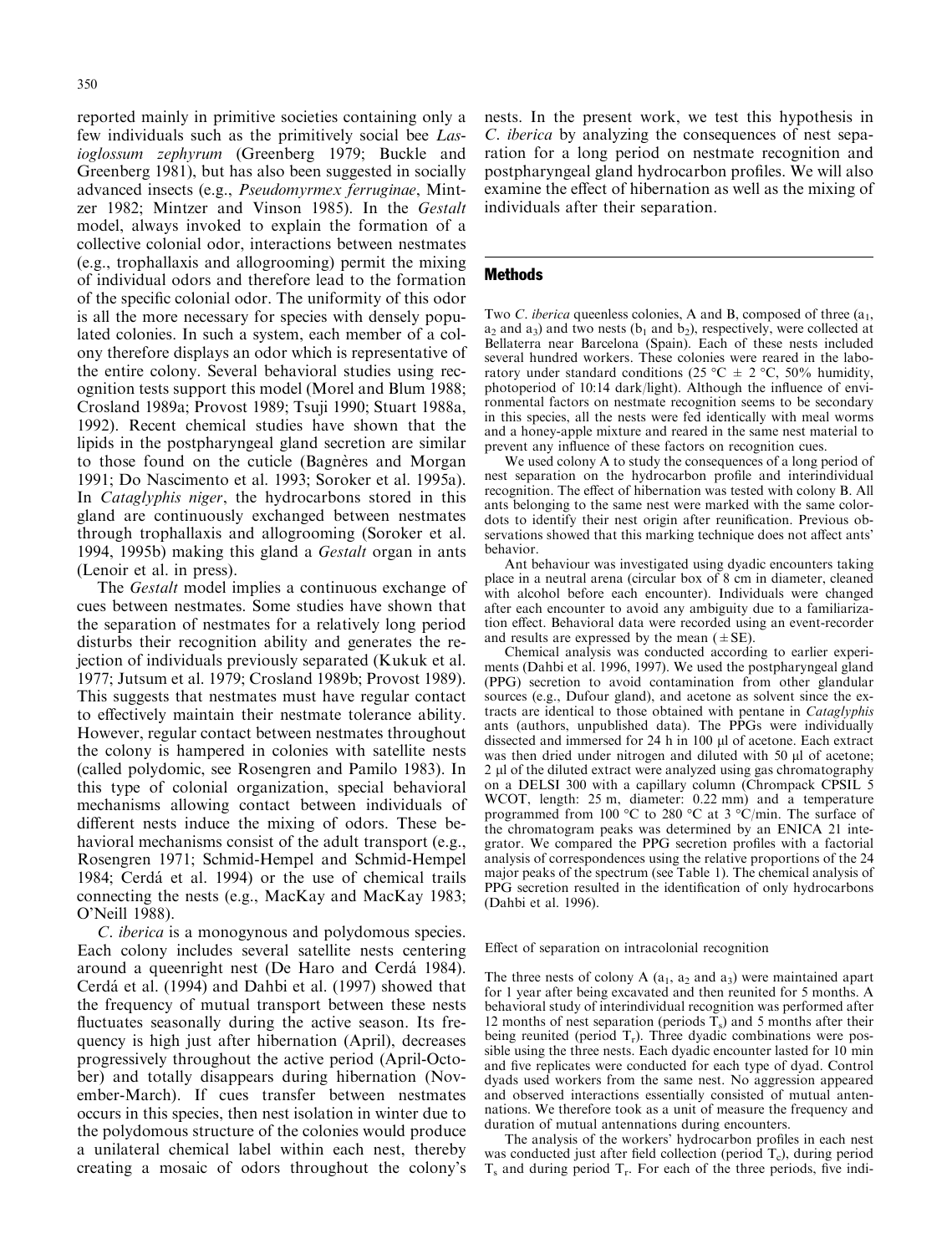Table 1 Chemical identity of the 24 major substances of the postpharyngeal gland content in Cataglyphis iberica workers (Me and  $DiMe$  correspond to monomethyl and dimethyl, respectively). For the complete determination of cuticular hydrocarbons in C. iberica, see Dahbi et al. (1996). Asterisks mean that differences are

significant for each compound between the three nest profiles from colony A, after the separation period (column  $T<sub>s</sub>$ ) and between group profiles from colony B, at the end of hibernation  $(EH)$  and one month later  $(M)$ . Statistical comparisons were performed using the Kruskal-Wallis rank test

| Peak                                         | Chemical                     | Colony A      | Colony B                 |                          |                     |                          |                        |            |  |
|----------------------------------------------|------------------------------|---------------|--------------------------|--------------------------|---------------------|--------------------------|------------------------|------------|--|
|                                              |                              | $T_{\rm s}$   | $b_1 \times b_{2a}$      |                          | $b_1 \times b_{2b}$ |                          | $b_{2a} \times b_{2b}$ |            |  |
|                                              |                              |               | EH                       | M                        | EH                  | M                        | EH                     | M          |  |
| $P_1$                                        | $C_{27}$                     |               |                          |                          |                     |                          |                        |            |  |
| P <sub>2</sub>                               | $11 + 13$ Me-C <sub>27</sub> | $\ast$        | $\ast$                   |                          | $\ast$              | $\ast$                   |                        | $**$       |  |
| $P_3$                                        | $C_{28}$                     |               | $**$                     |                          |                     |                          |                        |            |  |
| $P_4$                                        | $C_{29}$                     |               | $***$                    |                          | $**$                |                          |                        |            |  |
| $P_5$                                        | $13 + 15$ Me-C <sub>29</sub> | $\ast\ast$    | $\ast\ast$               | $\ast\ast$               | $***$               | $**$                     |                        | **         |  |
| $\overline{P_6}$                             | $9Me-C_{29}$                 |               | $\ast\ast$               |                          | $\ast\ast$          | $\ast\ast$               |                        | $\ast\ast$ |  |
| $P_7$                                        | $7Me-C_{29}$                 | $\ast\ast$    |                          |                          |                     | $\overline{\phantom{0}}$ |                        | $\ast$     |  |
| $\mathbf{P}_8$                               | $5Me-C_{29}$                 |               | $\ast$                   |                          | $\ast$              | $**$                     |                        | $***$      |  |
| $P_9$                                        | 11, 13DiMe-C <sub>29</sub>   |               | $\ast\ast$               |                          |                     | $\ast\ast$               |                        | $\ast\ast$ |  |
| $P_{10}$<br>$P_{11}$<br>$P_{12}$<br>$P_{13}$ | 7, 17 DiMe-C <sub>29</sub>   |               |                          |                          |                     | $\ast\ast$               |                        | $**$       |  |
|                                              | $3Me-C_{29}$                 |               | $**$                     |                          | $***$               | $\ast\ast$               |                        | $\ast\ast$ |  |
|                                              | 5, 9DiMe- $C_{29}$           |               | $\ast\ast$               |                          | $\ast\ast$          | $\ast\ast$               |                        | $\ast\ast$ |  |
|                                              | $x, y$ DiMe- $C_{29}$        | $\ast$        | $***$                    |                          | $***$               | $***$                    |                        | $***$      |  |
|                                              | 3, 9DiMe- $C_{29}$           |               | $\ast\ast$               |                          | $***$               | $\ast\ast$               |                        | $**$       |  |
| $P_{14}$<br>$P_{15}$                         | $4Me-C_{30}$                 | $***$         | $\overline{\phantom{0}}$ | $**$                     | $\ast$              | $***$                    |                        | $**$       |  |
| $P_{16}$                                     | $C_{31}$                     |               | $***$                    | $\overline{\phantom{0}}$ | $***$               | $\ast\ast$               |                        | $\ast\ast$ |  |
| $P_{17}$                                     | $15Me-C_{31}$                |               | $\ast\ast$               | $**$                     | $**$                | $\ast\ast$               |                        | $\ast\ast$ |  |
| $\mathbf{P}_{18}$                            | 9Me- $C_{31}$                | $\ast\ast$    | $\ast\ast$               |                          | **                  | $\ast\ast$               |                        | $\ast\ast$ |  |
| $P_{19}$                                     | $7Me-C_{31}$                 | $\ast$ $\ast$ | $\ast\ast$               |                          |                     | $\ast\ast$               |                        | $\ast\ast$ |  |
| $P_{20}$                                     | $5Me-C_{31}$                 | $\ast$        | $\ast\ast$               |                          | $***$               | $\ast\ast$               |                        | $\ast\ast$ |  |
| $P_{21}$                                     | 11, $15DiMe-C_{31}$          | $\ast$        | $\ast\ast$               |                          | $\ast\ast$          | $\ast$                   |                        | $\ast$     |  |
| $\mathbf{P}_{22}$                            | 4, 22 $DiMe-C_{32}$          |               |                          |                          |                     | $\ast\ast$               |                        | $\ast\ast$ |  |
| $P_{23}^-$                                   | x, $15DiMe-C_{32}$           | $\ast\ast$    |                          |                          | $\ast$              | $\ast\ast$               |                        | $\ast\ast$ |  |
| $P_{24}$                                     | 13, 17 $DiMe-C_{33}$         |               | $**$                     |                          | $**$                | $\ast\ast$               |                        | $***$      |  |

 $*P < 0.05, **P < 0.001$ 

viduals per nest were randomly chosen and their PPG secretion profiles analyzed in order to detect divergence between the profiles of the three nests after their separation.

#### **Results**

Effect of nest separation on intracolonial recognition

#### Effect of hibernation on intracolonial recognition

At the beginning of the hibernation period (November), nest  $b_2$ from colony B was placed in a room where natural conditions of hibernation were reproduced (temperature  $10-12$  °C, and no food was provided). Nest  $b_1$  was maintained in normal conditions (see below). At the end of hibernation (April), nest  $b_2$  was subdivided into two experimental groups ( $b_{2a}$  and  $b_{2b}$ ) with 120 workers each. Individuals from group  $b_{2a}$  were added to nest  $b_1$  whereas individuals from group  $b_{2b}$  remained separated but out of hibernation.

Dyadic encounters of 5 min including nest  $b_1$  and groups  $b_{2a}$ and b<sub>2b</sub> were conducted just after the end of hibernation and one month later. We obtained three types of encounters  $(b_1 \times b_{2a})$ ,  $b_1 \times b_2$ <sub>b</sub> and  $b_2$ <sub>a</sub>  $\times b_2$ <sub>b</sub>). During each period (the end of hibernation and a month later) 20 replicates were conducted for each type of encounter. We recorded non-aggressive (mutual antennation, submissive posture) and aggressive interactions (only the opening of the mandibles was observed). We calculated the mean aggressive frequency of interactions for each type of encounter, just after hibernation and a month later. This aggressive frequency corresponded to the ratio: frequency of aggressive acts/frequency of total interactions.

We also compared the PPG hydrocarbon profiles of individuals from nest  $b_1$  and from groups  $b_{2a}$  and  $b_{2b}$ , just after hibernation and a month later. Five individuals per group and period were randomly chosen for this chemical comparison.

The separation of the nests for 12 months did not lead to the appearance of aggressive behaviors between nestmates. The interactions were always limited to mutual antennation. However, this separation clearly increased the duration of the antennal interactions (Table 2). The mean duration per antennal exchange was significantly higher when individuals were previously separated than for control encounters  $(9.0 \pm 0.8 \text{ s and } 3.7 \pm 0.3 \text{ s},$ respectively) ( $P < 0.001$ ). After the three nests were reunited, the duration of antennal interactions returned to values similar to those observed with control dyads  $(3.2 \pm 0.2 \text{ s and } 3.3 \pm 0.4 \text{ s, respectively})$  ( $P > 0.05$ ). However, the separation of ants did not lead to a higher mutual antennation frequency (Table 2). In fact, this frequency remained constant between test and control dyads in the T<sub>s</sub> and T<sub>r</sub> periods ( $P > 0.05$ ).

The factorial analysis of correspondences was conducted among the three periods  $T_c$  (after field collection),  $T_s$  (after nests' separation) and  $T_r$  (after nest reunification) (Fig. 1). The profiles of the three nests  $(a_1, a_2)$  $a_2$  and  $a_3$ ) differed slightly at period  $T_c$ , they diverged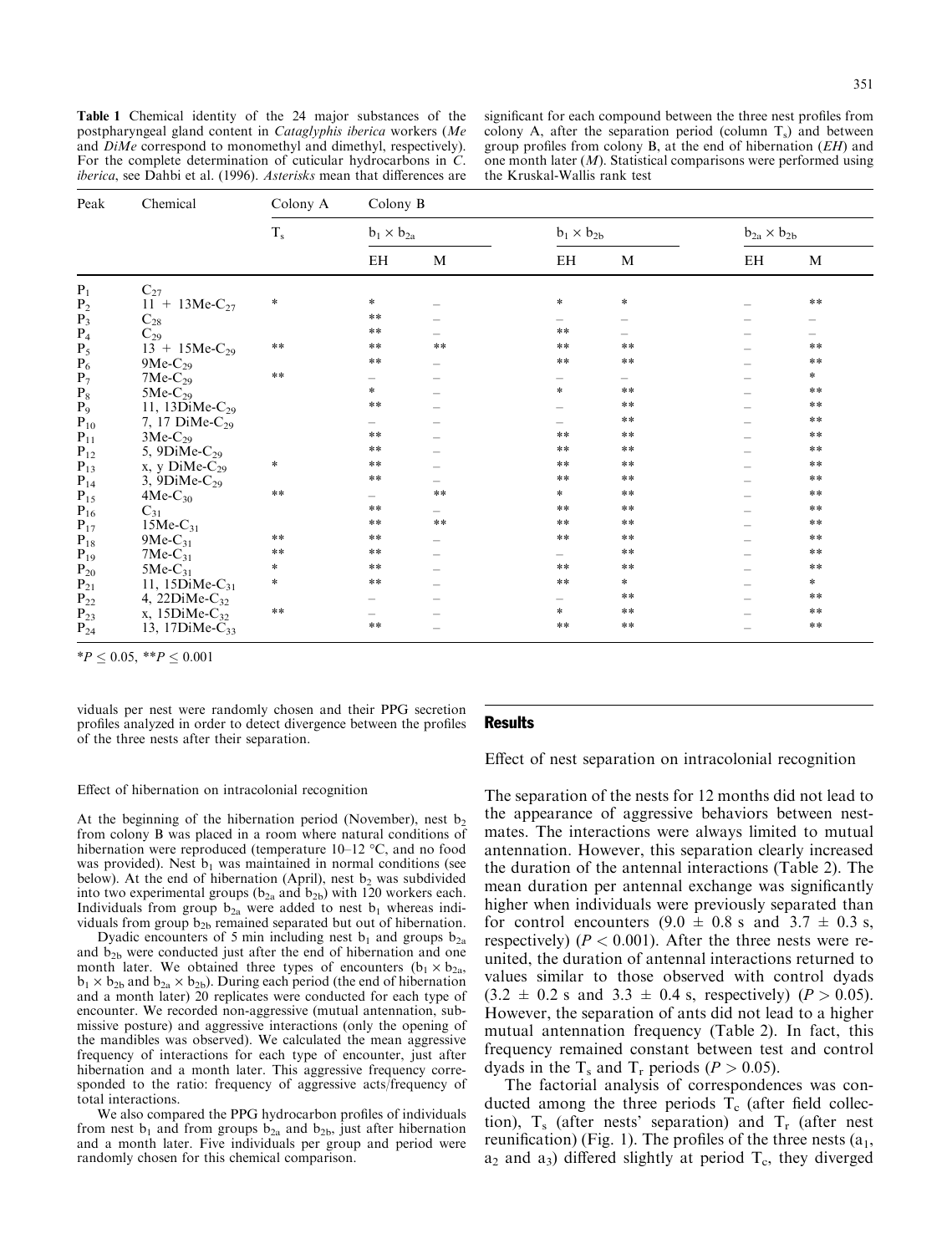much more after separation  $(T<sub>s</sub>)$  and were completely similar after reunification  $(T_r)$ . The analysis also reveals the temporal evolution of the colony profile among the three periods. The characteristic colonial profile at  $T_c$ was different from the profile at  $T_r$ , with an intermediate situation at  $T_s$ .

The factorial analysis of correspondences compares the hydrocarbon profiles of the different nests as a whole without precisely defining the number and the nature of



Fig. 1 Factorial analysis of correspondences performed on the three nests of colony A at  $T_c$ ,  $T_s$  and  $T_r$ . Each nest profile is represented by the mean point of its individual profiles. For each nest, arrows indicate the temporal change of profile in the bidimensional space (example:  $a_1 \rightarrow a_1 \rightarrow a_1$  concerns the profile of the nest  $a_1$  at  $T_c$ ,  $T_s$  and  $T_r$ , respectively)

substances involved in divergence. A comparison of the relative proportions of the different peaks between individuals of the three nests at  $T_c$ ,  $T_s$  and  $T_r$  (Table 1), confirms this profile divergence between the three nests after separation and determines the "plastic" peaks  $(P < 0.05)$ . The column for Colony A shows the high number of peaks which vary significantly between individuals of the three nests after separation. This variation concerns 10 hydrocarbons of 24, essentially monomethylalkanes, especially  $13 + 15$ MeC<sub>29</sub>,  $7$ MeC<sub>29</sub>,  $4MeC_{30}$ , 15MeC<sub>31</sub> and 9MeC<sub>31</sub>.

## Effect of hibernation on intracolonial recognition

Encounters between ants resulted in amicable as well as aggressive interactions. The latter, which consisted only in the opening of the mandibles, essentially appeared between separated nestmates (Table 3). In fact, at the end of hibernation, aggression frequencies during  $b_1 \times b_{2a}$  and  $b_1 \times b_{2b}$  encounters were significantly higher than the aggression frequency during  $b_{2a} \times b_{2b}$ encounters ( $P < 0.001$ ). However, 1 month after the cohabitation between  $b_1$  and  $b_{2a}$  individuals, the aggression frequency in the dyads  $b_1 \times b_{2a}$  became lower than aggression scores recorded in dyads  $b_1 \times b_{2b}$  and  $b_{2a} \times b_{2b}$  ( $P < 0.001$ ). The evolution of the aggression frequency between the end of hibernation and one month later reveals a decrease in aggressiveness for dyads  $b_1 \times b_{2a}$  and  $b_1 \times b_{2b}$  and a slight increase in the aggressive interactions for dyads  $b_{2a} \times b_{2b}$ .

The factorial analysis of correspondences (Fig. 2) shows that after hibernation,  $b_{2a}$  and  $b_{2b}$  profiles were related but clearly different from the profile of nest  $b_1$ . This situation changes one month later, essentially for  $b_{2a}$  and  $b_{2b}$  individuals. The cohabitation of  $b_{2a}$  individuals inside nest  $b_1$  induced a clear convergence of their hydrocarbon profile with that of  $b_1$  workers. The profile of  $b_{2b}$  workers also changed after the end of

**Table 2** Mean durations (sec.) ( $\pm$  SE) of one antennal interaction and mean antennal frequencies ( $\pm$  SE) during one dyadic encounter (10 min). Data were recorded at  $T_s$  (after separation) and  $T_r$ 

(after reunification). Test and control dyads mean that the dyadic partners came from different nests and from the same nest, respectively

| Colony A                                                            | Antennal durations                          |                                       |                  |                                        | Antennal frequencies                    |                        |  |
|---------------------------------------------------------------------|---------------------------------------------|---------------------------------------|------------------|----------------------------------------|-----------------------------------------|------------------------|--|
|                                                                     |                                             |                                       | Student t-test   |                                        |                                         | Student <i>t</i> -test |  |
| Test dyads $(n = 15)$<br>Control dyads $(n = 15)$<br>Student t-test | $9.0 \pm 0.8$<br>$3.7 \pm 0.3$<br>P < 0.001 | $3.2 \pm 0.2$<br>$3.3 \pm 0.4$<br>NS. | P < 0.001<br>NS. | $25.1 \pm 2.0$<br>$21.7 \pm 2.1$<br>NS | $25.5 \pm 1.6$<br>$22.9 \pm 1.1$<br>NS. | NS.<br><b>NS</b>       |  |

**Table 3** Mean aggression frequency ( $\pm$  SE) calculated for each type of dyad for both observation periods: at the end of hibernation (*EH*) and 1 month later (*M*). For each period (columns), significant differences are shown by different letters (Student *t*-test,  $P < 0.05$ )

| Colony B                          | EΗ                | М                 | Student t-test |
|-----------------------------------|-------------------|-------------------|----------------|
| $b_1 \times b_{2a}$ $(n = 20)$    | $0.57 \pm 0.03$ a | $0.14 \pm 0.01$ a | P < 0.001      |
| $b_1 \times b_{2b}$ $(n = 20)$    | $0.59 \pm 0.05$ a | $0.33 \pm 0.04$ b | P < 0.001      |
| $b_{2a} \times b_{2b}$ $(n = 20)$ | $0.05 \pm 0.02$ b | $0.23 \pm 0.02$ b | P < 0.001      |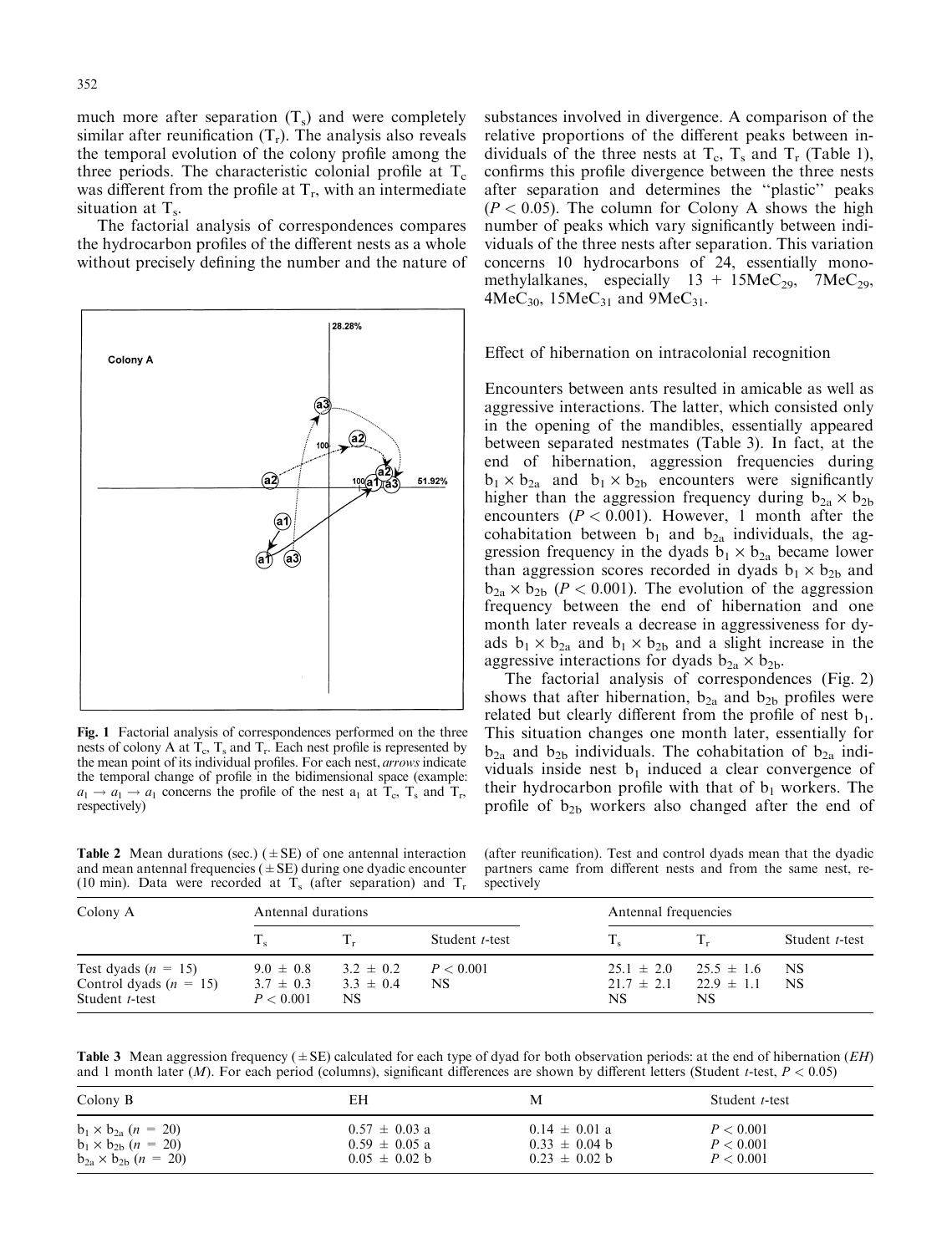

Fig. 2 Factorial analysis of correspondences performed on groups from colony B at the end of hibernation  $(EH)$  and 1 month later  $(M)$ . Each group profile is represented by the mean point of its individual profiles. Arrows indicate the evolution of each group profile in the bidimensional space  $(b<sub>1</sub>)$  is the nest kept at room temperature and  $b_{2a} + b_{2b}$  the groups placed at hibernation temperature during the hibernation period within the same nest)

hibernation without converging with the  $b_1$  profile. These results are confirmed by the number of divergent peaks between  $b_1$ ,  $b_{2a}$  and  $b_{2b}$  profiles for each of the two periods (Table 1, column Colony B). After cohabitation between  $b_{2a}$  and  $b_1$  individuals, this number decreased. However, it remained high for  $b_{2b}$  individuals that remained isolated from nest  $b_1$ . In contrast, one month after the end of hibernation, most of the peaks diverge between  $b_{2a}$  and  $b_{2b}$  individuals. It is noteworthy that the hibernation effect on hydrocarbon profiles concerns all chemical classes (n-alkanes, mono- and dimethylalkanes) ( $P < 0.05$ ).

## **Discussion**

Numerous behavioral studies conducted on ants have used the technique of splitting colonies to highlight some of the mechanisms involved in nestmate recognition and the elaboration of a specific colony odor (see Introduction). In most of these experiments, however, the queen was kept in one half of the colony. The behavioral alteration in intracolonial recognition observed by these authors was generally explained by the queen's effect on the workers' odor. Moreover, environmental influences such as food and the presence of the queen on nestmate recognition cues have been investigated in several studies (Jutsum et al. 1979; Carlin and Hölldobler 1983, 1986; Obin and Vander Meer 1988; Bennett 1989; Crosland

1989c, 1990). However, the change in the odor of C. iberica workers seems to be endogenous since our experimental groups were all queenless and fed identically. This lends credence to the idea that the acquisition of the group label originates exclusively in the chemical cues transferred between individuals within the same group. Each group elaborates a Gestalt odor representing its individual characteristics and diverging from those of other groups. If there were no such transfers, the profiles would change in the same manner during the separation. However, we can not exclude the possibility that isolation also induced some hormonal perturbations which in turn affected individual odors.

Despite a long period of separation between workers of C. *iberica*, nestmate recognition remained effective as was observed in *Formica fusca* (Wallis 1962). Nevertheless, nestmate separation induced hydrocarbon pro file divergence as well as behavioral changes. Mutual antennation, which mediates interindividual discrimination, increased in duration after individuals had been separated. This behavioral modification is associated with chemical changes in hydrocarbon profiles. Encounters between hibernating and non-hibernating individuals induced more obvious aggressive interactions. However, these interactions were limited to the opening of the mandibles and never reached the intercolonial level of hostility observed in this species. In C. iberica, allocolonial encounters in a similar dyadic situation induce injuries and death (Dahbi et al. 1996). The lowlevel hostilities observed after separation suggest the emergence of minor differences between the odors of separated nestmate groups, which did not reach the level of allocolonial odor disparity. This was corroborated by the analysis of the PPG hydrocarbon profiles, which revealed a slight divergence in profiles due to the separation. This divergence was stronger between individuals who hibernated than those who remained under normal conditions, which could explain the occurrence of some aggressive behaviors. The higher degree of divergence following hibernation could be explained by the physical separation of nestmates combined with physiological modifications in hibernating ants. The link between behavior and hydrocarbon profiles was again demonstrated when previously separated individuals were again in contact. After contact, antennations decreased and aggressive interactions disappeared. The concomitant decrease in disparities between hydrocarbon profiles suggests that these are involved in the behavioral alterations observed. Provost (1989) also showed in Leptothorax lichtensteini that long antennations and rare aggressive incidents occurred after two halves of a colony previously separated for 4 months were merged. In Camponotus vagus, modification of cuticular hydrocarbon profile by topical application of  $9-(Z)$  tricosene induces an increase in antennal duration towards treated nestmates (Meskali et al. 1995).

Group size can also influence the evolution of respective profiles during the formation of the *Gestalt* odor. Carlin and Hölldobler (1983) and Stuart (1988b)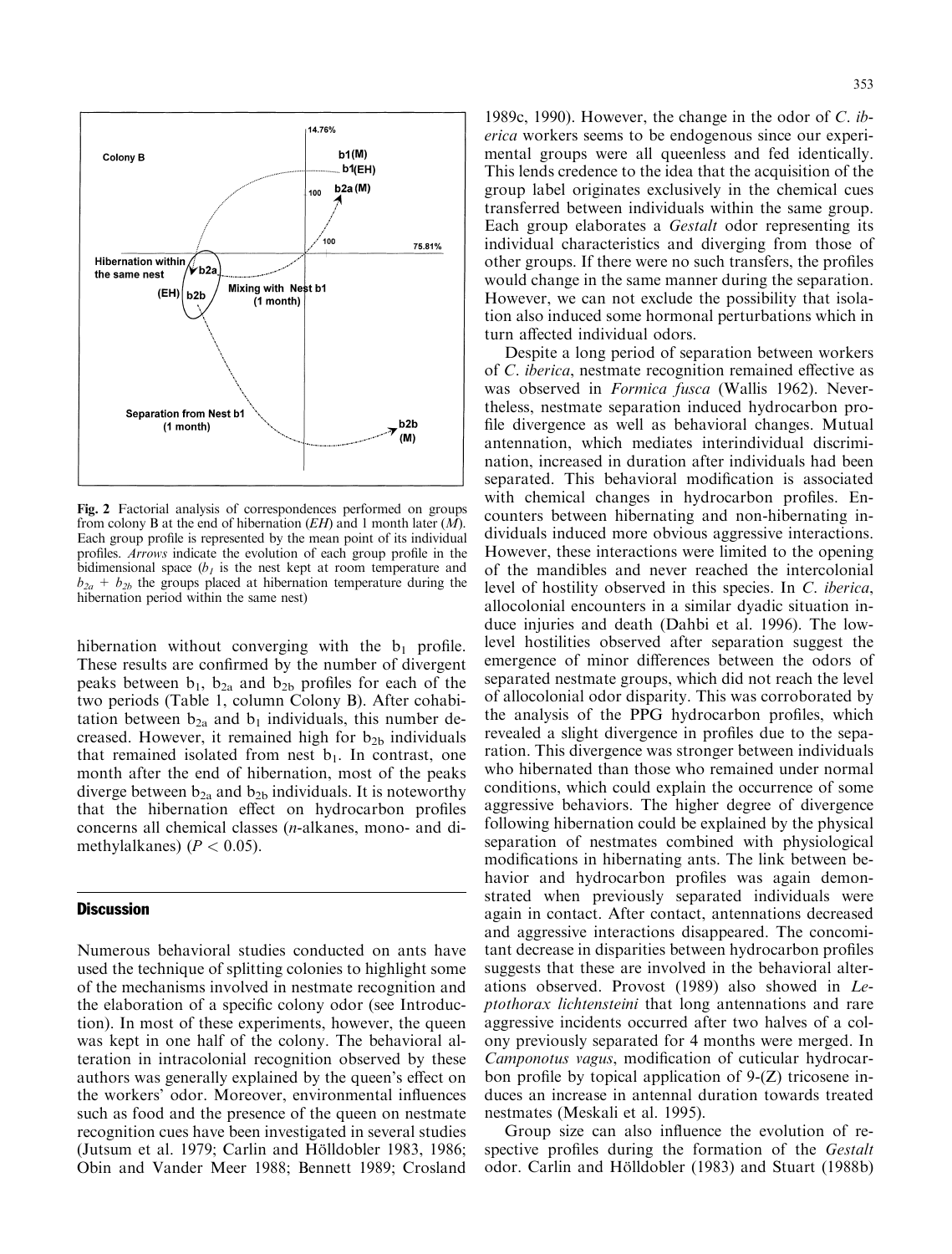speculated that when two or more groups are joined together, and the *Gestalt* odor is effective and uniformly widespread among all individuals, then the larger group will make a greater contribution to the new Gestalt odor. This seems to be the case in  $C$ . *iberica*. After reunification, the profile of the small group  $b_{2a}$  (120 workers) changed unilaterally, converging toward the profile of nest  $b_1$  (several hundred workers), probably because of its small size relative to nest  $b_1$ . All nestmates may contribute equally to the elaboration of the colonial Gestalt odor, leading to a mean odor of all members which is therefore more representative of the larger group.

Workers reunited after several months of separation engaged in more trophallactic exchanges and were not aggressive towards each other (authors, unpublished work). Since trophallaxis constitutes the major means by which nestmates exchange their recognition cues (Soroker et al. 1994, 1995b), this suggests that when joined, previously separated nestmates can perceive divergent odors and preferentially exchange their recognition cues, mainly by trophallaxis, to obtain a uniform recognition odor. During hibernation the complete isolation of nests in combination with possible endogenous modifications would induce odor divergence between homocolonial nests. This is reflected by the slight divergence between the three nests in period  $T_c$ , since these nests were collected in April, corresponding to the end of hibernation. The high frequency of adult transport results in mixing of nestmates and may therefore increase the uniformity of colony odor (Dahbi et al. 1997). As mutual transport affects only a fraction of the colony (Cerda and Retana 1992), we assume that chemical cues can move between nests through these transportee workers to generate an efficient distribution system among all polydomous colony members.

In a polydomous species like C. iberica, the transfer of recognition cues between nestmates seems to be even more necessary in generating an unambiguous colonial odor. In this species, nests are relatively densely packed but colonies are very closed (Dahbi et al. 1996). An ef ficient Gestalt odor among satellite nests is then needed to avoid any ambiguity in their recognition system. This marked social closure in C. iberica may be an adaptive response to the high scarcity of food resources which are spatially and temporally unpredictable. Social closure may constitute a strategy against food robbing between allocolonial nests. In C. iberica, there is no colonial territory and competing foreign nests can be spatially very close. Since this may favor intercolonial intrusions, a uniform collective odor among all satellite nests allowing workers to discriminate intruders without ambiguity is then required. The persistence of a mosaic of odors among satellite nests of each colony would reduce the recognition efficiency of neighboring foreign competitors.

Acknowledgements We are very grateful to C. Vienne for the English translation of the French draft of the manuscript, and to Andrea Dejean and Marco Barzman for revising the English ver-

sion. Thanks to  $X$ . Cerdá for his help during field collection, A. Le Négrate for his computer assistance, Prof. A. Hefetz, and two anonymous referees for their valuable comments on the manuscript.

#### References

- Bagnères AG, Morgan ED (1991) The postpharyngeal glands and the cuticle of Formicidae contain the same characteristic hydrocarbons. Experientia 47:106-111
- Bennett B (1989) Nestmate recognition systems in a monogynouspolygynous species pair of ants (Hymenoptera: Formicidae). I. Workers and queen derived cues. Sociobiology 16:121-139
- Bonavita-Cougourdan A, Clément JL, Lange C (1987) Nestmate recognition: the role of cuticular hydrocarbons in the ant Camponotus vagus Scop. J Entomol Sci 22:1-10
- Breed MD, Bennett B (1987) Kin recognition in highly eusocial insects. In: Flecher DJC, Michener CD (eds) Kin recognition in animals. Wiley, New York, pp 243-286
- Breed MD, Garry MF, Pearce AN, Hibbard BE, Rage REJ (1995) The role of wax comb in honey bee nestmate recognition. Anim Behav 50:489-496
- Buckle G, Greenberg L (1981) Nestmate recognition in sweat bees (Lasioglossum zephyrum): does an individual recognize its own odour or only odours of its nestmates? Anim Behav 29:802-809
- Carlin NF, Hölldobler B (1983) Nestmate and kin recognition in interspecific mixed colonies of ants. Science 222:1027-1029
- Carlin NF, Hölldobler B (1986) The kin recognition system of carpenter ants (Camponotus spp.). I. Hierarchical cues in small colonies. Behav Ecol Sociobiol 19:123-134
- Cerdá X, Retana J (1992) A behavioural study of transporter workers in Cataglyphis iberica ant colonies (Hymenoptera, Formicidae). Ethol Ecol Evol 4:359-374
- Cerdá X, Retana J, De Haro A (1994) Social carrying between nests in polycalic colonies of the monogynous ant Cataglyphis iberica (Hymenoptera: Formicidae). Sociobiology 23:215-231
- Crosland MWJ (1989a) Kin recognition in the ant Rhytidoponera confusa. II. Gestalt odour. Anim Behav 37:920-926
- Crosland MWJ (1989b) Kin recognition labels of young ant workers. Insectes Soc 36:77-91
- Crosland MWJ (1989c) Kin recognition in the ant Rhytidoponera confusa. I. Environmental odour. Anim Behav 37:912-919
- Crosland MWJ (1990) The influence of the queen, colony size and worker ovarian development on nestmate recognition in the ant Rhytidoponera confusa. Anim Behav 39:413-425
- Crozier RH, Dix MW (1979) Analysis of two genetic models for the innate components of colony odour in social Hymenoptera. Behav Ecol Sociobiol 4:217-224
- Crozier RH, Pamilo P (1996) Evolution of social insect colonies, sex allocation and kin selection. Oxford University Press, Oxford
- Dahbi A, Cerdá X, Hefetz A, Lenoir A (1996) Social closure, aggressive behavior and cuticular hydrocarbon profile in the polydomous ant Cataglyphis iberica (Hymenoptera, Formicidae). J Chem Ecol 22:2173-2186
- Dahbi A, Cerdá X, Hefetz A, Lenoir A (1997) Social transport in the ant Cataglyphis iberica: a means to maintain a uniform colonial odour in a species with multiple nests. Physiol Entomol  $22:13-19$
- De Haro A, Cerdá X (1984) Communication entre nids à travers le transport d'ouvrières chez Cataglyphis iberica Emery, 1906. In: De Haro A, Espadaler X (eds) Processus d'acquisition précoce. Les communications (Serv Publ Univ Auton Barcelona) SFECA, Bellaterra, pp 227-234
- Do Nascimento NRR, Billen J, Morgan ED (1993) The exocrine secretions of the jumping ant Harpegnathos saltator. Comp Biochem Physiol 104B:505-508